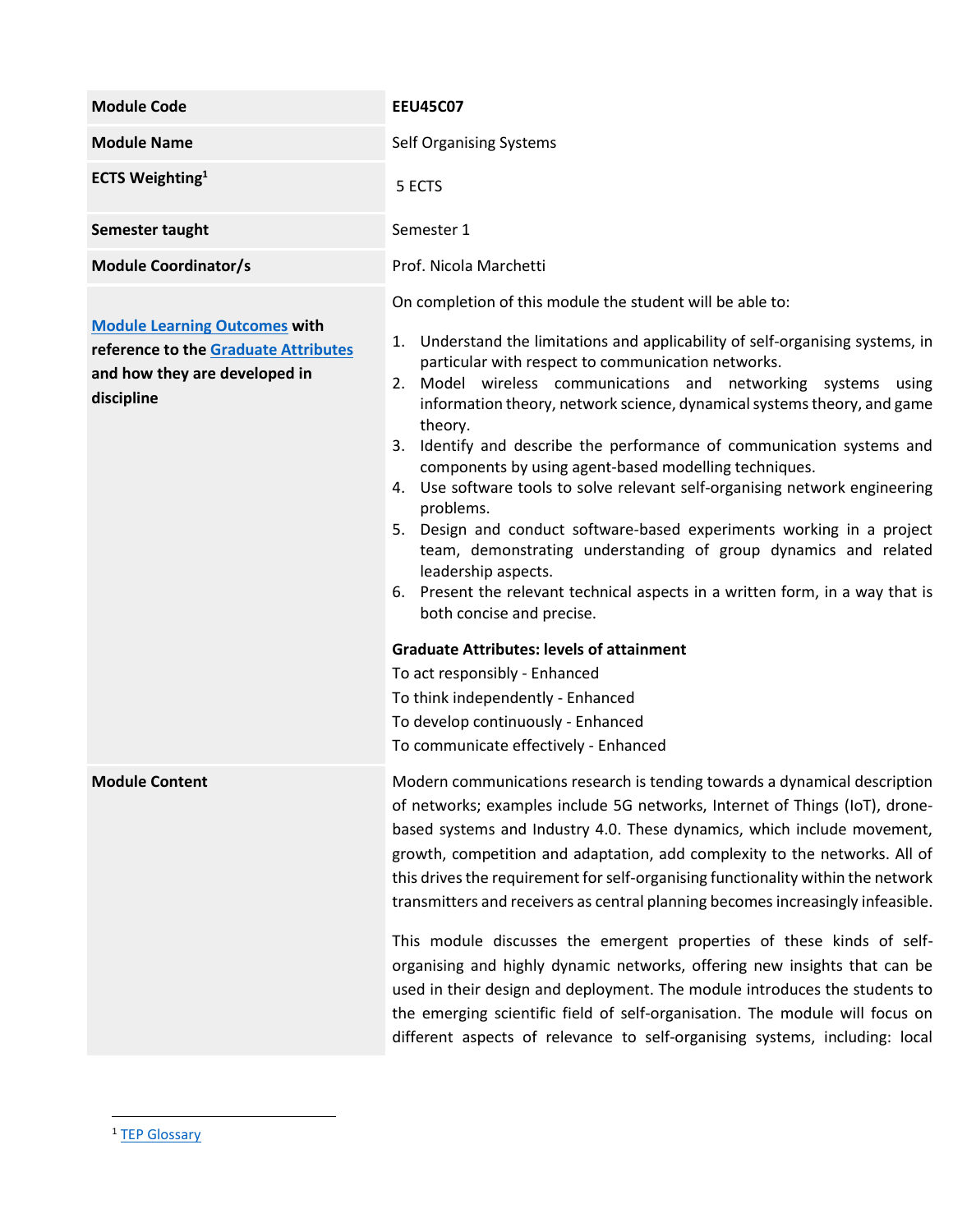behaviour – global properties paradigm, implicit system coordination, selfsynchronisation in nature and engineering systems, and adaptivity to changes.

Information theoretical aspects of complex systems will be considered, in terms of specific quantities that characterize to what degree and in what sense a system can be defined as complex, and the relation to other aspects such as regularity and randomness in network abstractions. The module will also cover computing aspects, such as cellular automata, agent-based modelling and bioinspired algorithms, using such approaches and related software tools to model and study modern communication networks such as 5G networks, Internet of Things, unmanned vehicle-based systems, Industry 4.0 and social networks.

The module will then introduce students to network science aspects such as the classification of networks into random, small world, scale free, and regular, and how this relates to the analysis and design of modern communication networks. The time evolution of complex networks, encompassing dynamical systems, chaos theory and fractal geometry aspects, will then be studied. The module will finally discuss how game theory can be applied to model selforganisation in a communication network. Fundamental concepts in cooperative and non-cooperative game theory will be introduced, illustrating how they can be applied to model radio resource management in current and future networks.

## Module syllabus:

- 1. Introduction to self-organising systems; local behaviour global properties paradigm, implicit system coordination, self-synchronisation in nature and engineering systems, adaptivity to changes.
- 2. Information theoretical aspects; measures of entropy and complexity, and application to self-organizing cellular and IoT networks.
- 3. Computing aspects; cellular automata and agent-based modelling for 5G and beyond - moving networks (including drone-based networks) and IoT (e.g. traffic lights control, industry 4.0).
- 4. Application of bio-inspired algorithms to communication networks (e.g., genetic algorithms, simulated annealing).
- 5. Network science aspects; small world and scale free networks and application to 5G and beyond networks, IoT and social networks.
- 6. Dynamical systems, chaos theory and fractal geometry aspects; application to telecom traffic modelling, circuit and antenna design.
- 7. Modelling of wireless communications and networking problems using game theory.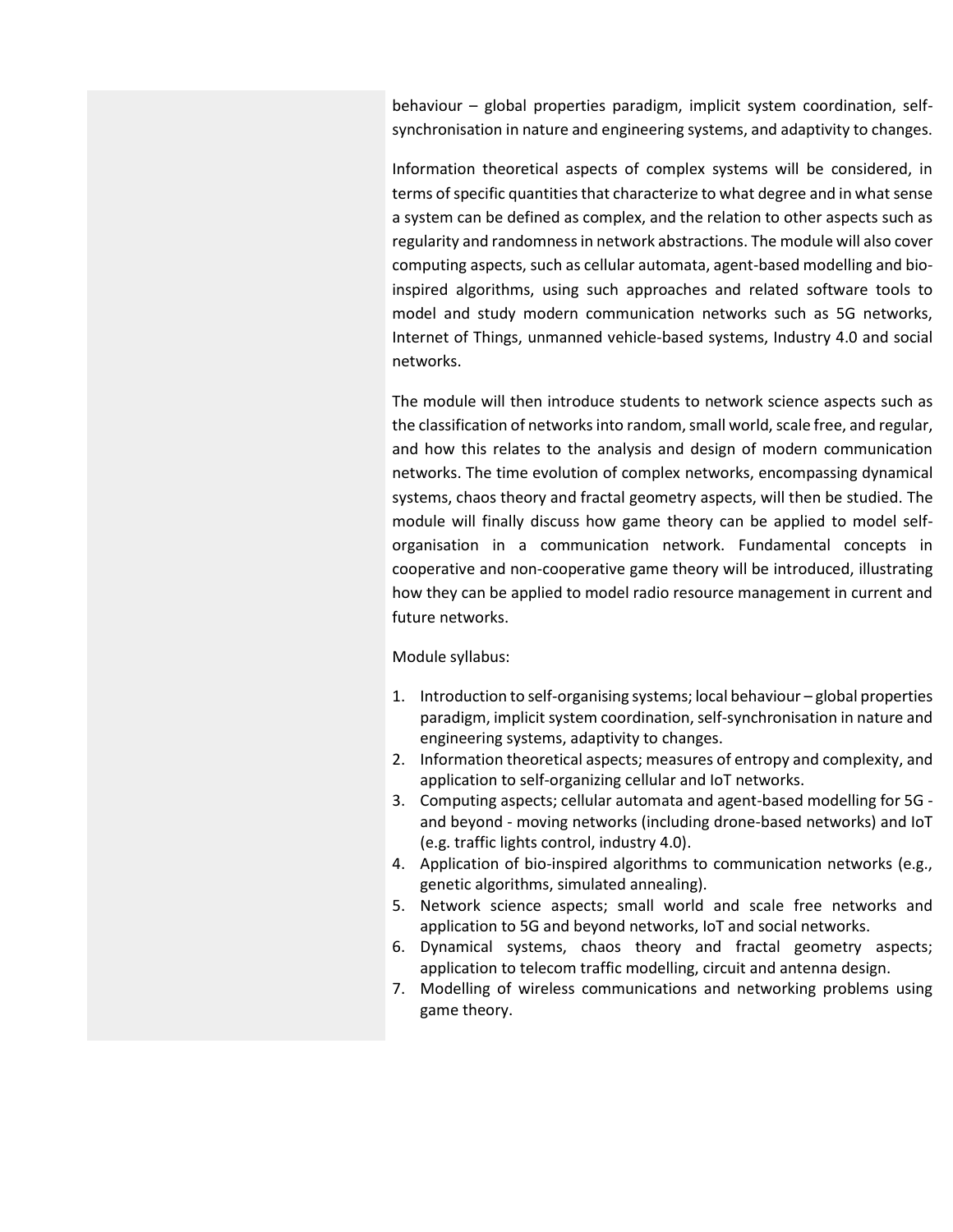**Teaching and Learning Methods** The module is taught using a combination of lectures and tutorials. Every week one lecture is allocated to tutorials. Four software-based lab sessions will demonstrate some of the concepts covered in class. Students will be required to complete a software-based project focusing on the application of self-organising systems analysis and design to emerging topics in wireless networks, such as 5G and beyond networks, IoT systems, moving networks (including drone-based networks), industry 4.0 and social networks.

<span id="page-2-0"></span>

| <b>Assessment Details<sup>2</sup></b><br>Please include the following:<br><b>Assessment Component</b><br>$\bullet$<br><b>Assessment description</b><br>$\bullet$<br><b>Learning Outcome(s) addressed</b><br>$\bullet$<br>% of total<br><b>Assessment due date</b> | Assessment<br>Component                                                                | Assessment<br>Description                                    | LO Addressed                 | % of total | Week<br>due      |
|-------------------------------------------------------------------------------------------------------------------------------------------------------------------------------------------------------------------------------------------------------------------|----------------------------------------------------------------------------------------|--------------------------------------------------------------|------------------------------|------------|------------------|
|                                                                                                                                                                                                                                                                   | Examination                                                                            | 2 hour<br>written<br>examination                             | LO1, LO2,<br>LO3, LO6        | 50%        | n/a              |
|                                                                                                                                                                                                                                                                   | In class quiz                                                                          | 50 minute<br>written<br>examination                          | LO1, LO2,<br>LO3, LO6        | 20%        | 5                |
|                                                                                                                                                                                                                                                                   | In class quiz                                                                          | 50 minute<br>written<br>examination                          | LO1, LO2,<br>LO <sub>6</sub> | 20%        | 11               |
|                                                                                                                                                                                                                                                                   | Lab project                                                                            | Written<br>report based<br>on four 2<br>hour lab<br>sessions | LO3, LO4,<br>LO5, LO6        | 10%        | $5 - 6 - 9 - 10$ |
| <b>Reassessment Requirements</b>                                                                                                                                                                                                                                  | Examination (2 hours, 100%)                                                            |                                                              |                              |            |                  |
| <b>Contact Hours and Indicative Student</b><br>Workload <sup>2</sup>                                                                                                                                                                                              | <b>Contact hours:</b><br>52<br>Independent Study (preparation for course and review of |                                                              |                              |            |                  |
|                                                                                                                                                                                                                                                                   | materials):<br>61                                                                      |                                                              |                              |            |                  |
|                                                                                                                                                                                                                                                                   | Independent Study (preparation for assessment, incl.<br>completion of assessment):     |                                                              |                              |            |                  |

12

<sup>&</sup>lt;sup>2</sup> [TEP Guidelines on Workload and Assessment](https://www.tcd.ie/TEP/Council/assets/TEP%20Instructions%20for%20Using%20the%20student%20workload%20mapping%20tool%201.pdf)